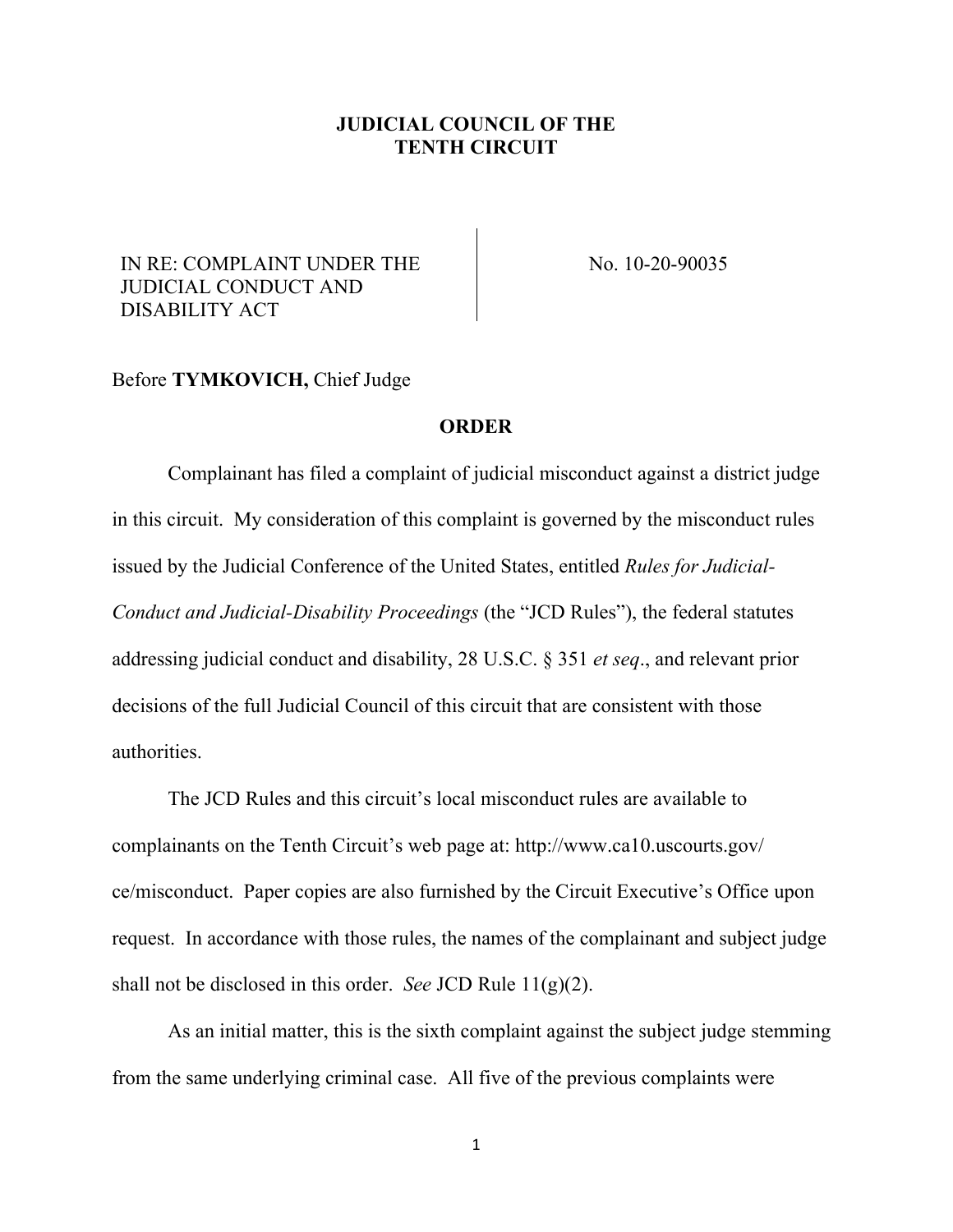dismissed and any petitions for review were denied and affirmed. In the most recent dismissal, I warned complainants that another complaint with similar or identical allegations would result in a restriction from filing further complaints pursuant to JCD Rule 10 (providing "[w]hen many essentially identical complaints from different complainants are received and appear to be part of an orchestrated campaign, the chief judge may recommend that the judicial council issue a written order . . . refus[ing] to accept additional complaints."). Because this complaint presents a new issue, I reviewed the allegations before me. Any future complaints may be restricted in accordance with my previous warning.

In the present complaint, complainant, an interested party in a habeas case, alleges that the subject judge treated the complainant in a demonstrably egregious and hostile manner while presiding over the case. Briefly, complainant contends that the judge delayed a directive from the court of appeals and made claims about the complainant, which complainant asserts demonstrated bias.

"If the judge's language was relevant to the case at hand . . . then the judge's choice of language is presumptively merits-related and excluded, absent evidence apart from the ruling itself suggesting an improper motive." JCD Rule 4 cmt. A limited inquiry was conducted to determine the veracity of the bias allegations. *See* JCD Rule 11(b). Although, it is true that the judge made statements about complainant, those statements were relevant to the case. Complainant even admits that the judge's statements were "made in the serious discourse of [the judge's] discussion regarding the Complainants and their alleged impact upon the [habeas matter before her]." There is

2